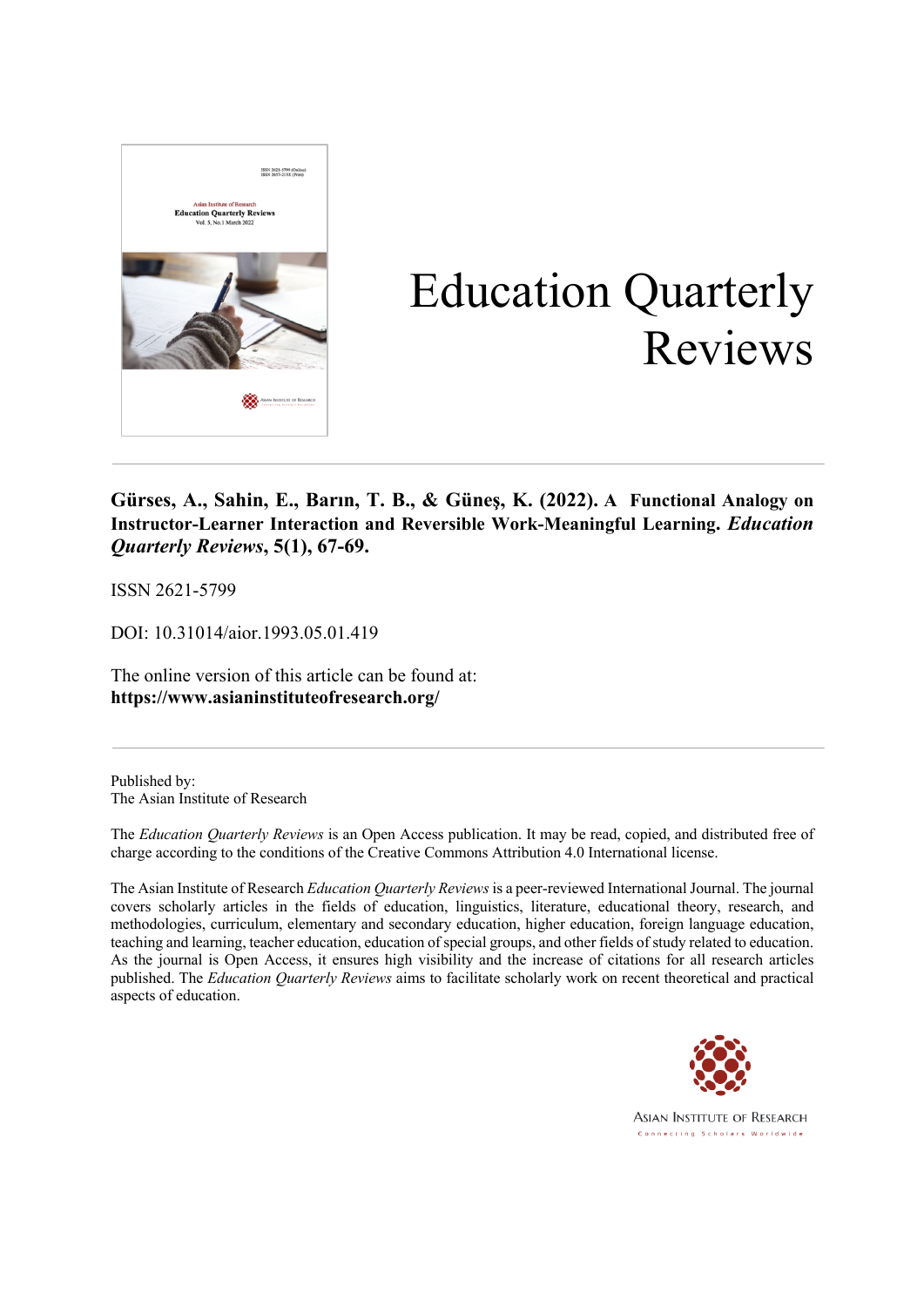

# A Functional Analogy on Instructor-Learner Interaction and Reversible Work-Meaningful Learning

Ahmet Gürses<sup>1</sup>, Elif Sahin<sup>1</sup>, T. Barkın Barın<sup>1</sup>, Kübra Güneş<sup>1</sup>

<sup>1</sup> Department of Chemistry Education, Ataturk University, Erzurum 25240, Turkey

Correspondence: Ahmet Gürses. Email: ahmetgu@yahoo.com

## **Abstract**

Analogies can be powerful teaching tools because they can make new material intelligible to students by comparing it to material that is already familiar. In assisting students to understand chemistry concepts, teachers occasionally use analogies. These analogies are believed to help the students to structure the new knowledge and they are considered to be especially useful for topics of an abstract or submicroscopic nature. However, analogies have also been identified as a factor in the students' misunderstanding of chemical concepts. By a functional analogical approach constructed onto the two fundamental concepts (learning and the work in thermodynamics) in this study, the presentation of the similarities between the interactive nature of learning and the requirements enabling a mechanical change such as the reversible expansion is aimed.

**Keywords:** Analogies, Rote learning, Constructivism, Learning theories, Thermodynamics

#### **1. Introduction**

Analogical reasoning, the ability to understand phenomena as systems of structured relationships that can be aligned, compared, and mapped together, plays a fundamental role in the technology rich, increasingly globalized educational climate of the 21st century (Richland and Simms 2015). The use of analogies is well linked to science in both historic and contemporary settings. Well renowned theorists such as Maxwell, Rutherford, and Einstein are reported to have used analogical reasoning as a tool to aid problem solving (Curtis and Reigeluth 1984). Further, it has been proposed that analogies are traditionally used both in explaining science and in the processes of science (Thiele and Treagust 1991). Good teachers frequently use analogies to render unfamiliar matters comprehensible to their students (Thagard 1992). Analogies are most often used to help students understand new information in terms of already familiar information and to help them relate that new information to their already existing knowledge structure. It has been argued that knowledge is constructed in the mind of the learner. As they construct knowledge, learners seek to give meaning to the information they are learning, and the comparative nature of analogies promotes such meaningful learning (Orgill and Bodner 2004). Learning is the change that could be achieved by the learners themselves, as depending on the interaction qualifications of the teaching medium in terms of the quality of outcomes (Piaget 1976). All activities formatted by the instructor organized in class for the realization of learning may be defined as a process of teaching, or a course (Cochran-Smith and Lytle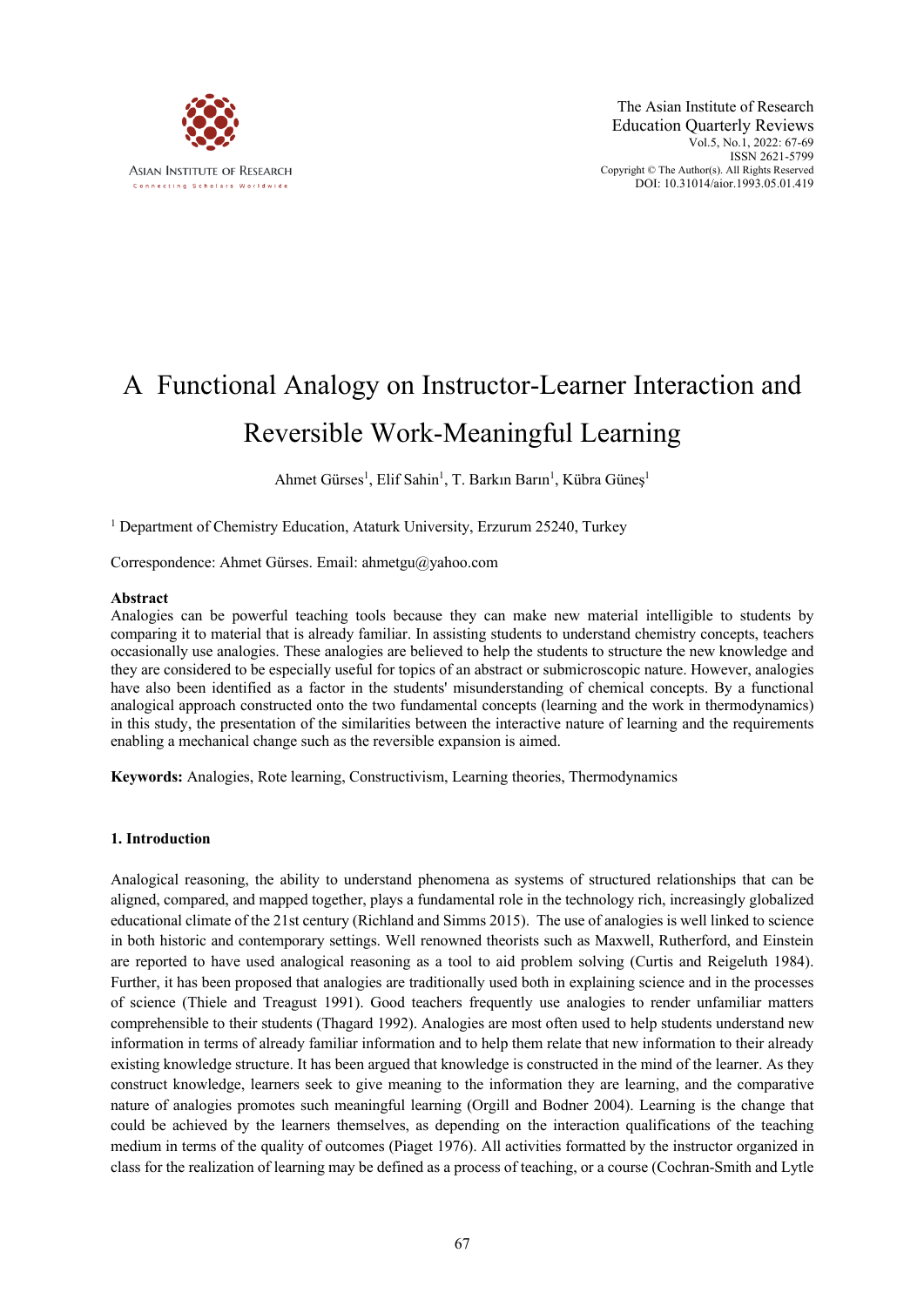1993). Firstly we'll consider on the validity of the statement which "The learning only depends on changes in the cognitive levels of learners before and after the teaching" from the point of view of thermodynamics. For this purpose, we have developed a functional analogy, which is based on thermodynamics. In this analogical approach, the exciting analogies were established using pairs such as the ideal gas with the instructor/teacher and the learner/student with the reversible or irreversible expansion produced by the pressure change, and the concept of learning with the achieved work. The proposed analogy is thematically illustrated in Fig.1.



Figure 1: A thematic illustration for the proposed analogy

A reversible change in thermodynamics is a change that can be reversed by an infinitesimal modification of a variable. There is obviously a very close relationship between reversibility and equilibrium: systems at equilibrium are poised to undergo reversible change. Suppose a gas is confined by a piston and that the external pressure is set equal to the pressure of the confined gas. Such a system is in mechanical equilibrium with its surroundings because an infinitesimal change in the external pressure in either direction causes changes in volume in opposite directions. In either case the change is reversible in the thermodynamic sense (Gürses and Ejder-Korucu 2012). If, on the other hand, the external pressure differs measurably from the internal pressure, then change in the external pressure infinitesimally will not decrease it below the pressure of the gas, so it will not change the direction of the process. Such a system is not in mechanical equilibrium with its surroundings and the expansion is thermodynamically irreversible (Atkins and De Paula 1990). To achieve reversible expansion we set the external pressure equal to the internal pressure at each stage of the expansion. Large and small areas under the curve in the p-V diagram depicted in Fig.1 correspond to the reversible and irreversible mechanical work, respectively. In the case of a reversible expansion, the gas particles can be expanded against to a higher pressure at each step of volumetric changes and the process is accomplished over infinitesimal steps. In other words, the more steps and hence more action-reaction equilibrium, the more work. In contrast, in the case of the irreversible expansion, the expansion takes place against to a constant pressure in a single step with a monotonous action-reaction scheme, and the progress of process is controlled by the external pressure.

# **2. Results and Discussions**

The main goal of this analogical approach constructed onto the two fundamental concepts (learning and the work in thermodynamics) is to form awareness on the similarities between the interactive nature of learning and the requirements enabling a mechanical change such as the reversible expansion of a gas. According to the theory of constructivism describing how learning happens, which is generally attributed to Jean Piaget, learner constructs new knowledge from their experiences through processes such as accommodation and assimilation. The learning environment should also be designed to support the learner's inductive thinking skills and enable a more effective instructor-learner interaction (Rosenshine and Stevens 1986). The critical goal is to achieve meaningful learning by supporting the learner in becoming an effective thinker. This can be achieved by ascribing multiple mutual roles for instructor and learner. So now we can claim the existence of a logical relationship between the predicted requirements of this theory regarding the roles of the instructor and learner, and their mutual interaction in the context of meaningful learning or conceptualization and the requirements that enable the reversible expansion of